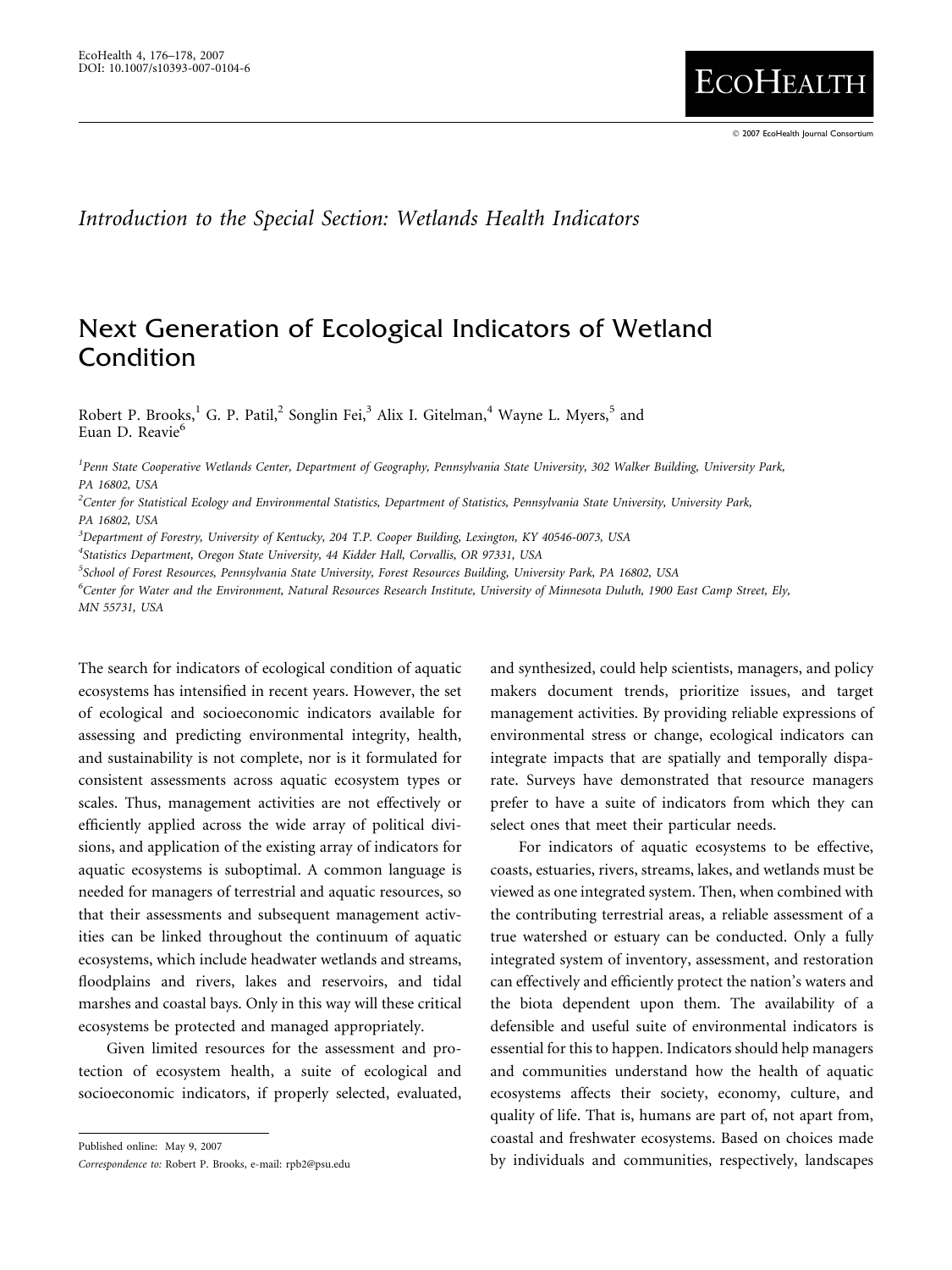evolve such that a single reference condition cannot be representative, and there is a distinctive context for each geographic region where an indicator might be applied.

The portfolio of assessment tools for aquatic ecosystems has been expanded substantially in the past several decades with improved levels of detection for chemical pollutants, expanded use of biological indicators, and implementation of citizen monitoring programs. Still, gaps remain in the system of resources that are assessed (e.g., tidal and freshwater wetlands, headwater streams, riparian corridors). The linkages among aquatic ecosystems, terrestrial surroundings, and societal activities are postulated, sometimes confirmed, but rarely integrated.

This Special Section of EcoHealth seeks to move us toward that level of integration. As a first step in selecting indicators, Wardrop et al. offer an indicator taxonomy. They describe three major impediments to identifying and repairing impaired areas: the scarcity of effective ecological indicators, that existing indicators are not applicable at spatial scales relevant to management and restoration, and a disconnect between existing indicators and the land use contexts to which they apply. The authors use these impediments to frame their taxonomy. Focusing on a specific question or objective necessitates development and selection of effective indicators, and identifying the scales and context of the research objective addresses the two remaining impediments. A fourth and major impediment to identifying impaired areas is the paucity of probability sampling to develop and validate ecological indicators. For example, one might select the best possible indicator for a particular question, a particular spatial/temporal scale, and a particular context, but if observations of that indicator are not obtained using a probability-based sample, then any inferences based on that indicator are not at all guaranteed to be representative of the specified spatial/temporal scale or context. There are myriad examples in which inferences based on convenience samples and those based on probability samples are wildly different. While we would not advocate introducing probability-based sampling as part of the taxonomy, it could become part of the sampling protocol for any monitoring endeavor that implements the taxonomy.

Several of the articles included in this Special Section are evaluated using this taxonomy. Hershner et al., using the indicator taxonomy to categorize the suite of indicators used by the Chesapeake Bay Program, demonstrated that the predominance of indicators yielded condition assessments, not ones suitable for diagnostic or forecasting purposes. Evaluating other broad-scale monitoring programs using this approach should prove beneficial as managers seek to balance the selection of indicators against multiple objectives and limited resources.

The article by Hanowski et al., working with birds, effectively illustrates the challenges facing integration and comparison of environmental assessments across substantial geographic areas that span the different ecoregions of the Great Lakes. Substantially different physiographic and climatic contexts cannot be directly integrated or compared at all levels of detail. Species with broad geographic ranges typically have considerable tolerance to environmental variation, whereas species with high environmental specificity often have rather restricted ranges. In order to obtain indigenous bioindicators having high sensitivity to the onset and degree of ecological degradation, it becomes necessary to use niche specialist species occurring in local ecozones. Thorough ecological characterization of reference sites and electronic publication of the basic data for easy access by potential users becomes critically important in efforts to extend and integrate bioindicators over larger geographic and ecological scales. This type of integrative work becomes a substantial undertaking using multivariate analysis, and it is important to recognize and characterize the larger framework within which operational ecological indicators are developed.

Similarly, results of a landscape approach based on remote-sensing in Florida by Reiss and Brown resonate with other assessments based on some categorization and/ or synthesis of land-cover/land-use in terms of the intensity of human influence in modifying or altering the proximate ecosystems. Emergy is one among several possible avenues for expressing degree of human influence, and is expedient in this case due to the sophistication of its elaboration for the Florida context. The basic requirement, however, is to have a categorization of land-cover/land-use and a complementary rating of categories with respect to degree of degrading human influence. Universally important in this regard are the extent of artificial impervious surfaces and the degree of hydrologic alteration as urbanization progresses, albeit that concerns for wetland habitats do not always follow a human disturbance gradient. For example, pasturing of livestock in wetlands of the Mid-Atlantic region has proven to have a positive influence for maintaining habitats for the federally threatened bog turtle (Clemmys muhlenbergii). Thus, paying attention to the target guilds, functional groups, or in some cases, species, is a necessary prerequisite to applying and interpreting specific indicators.